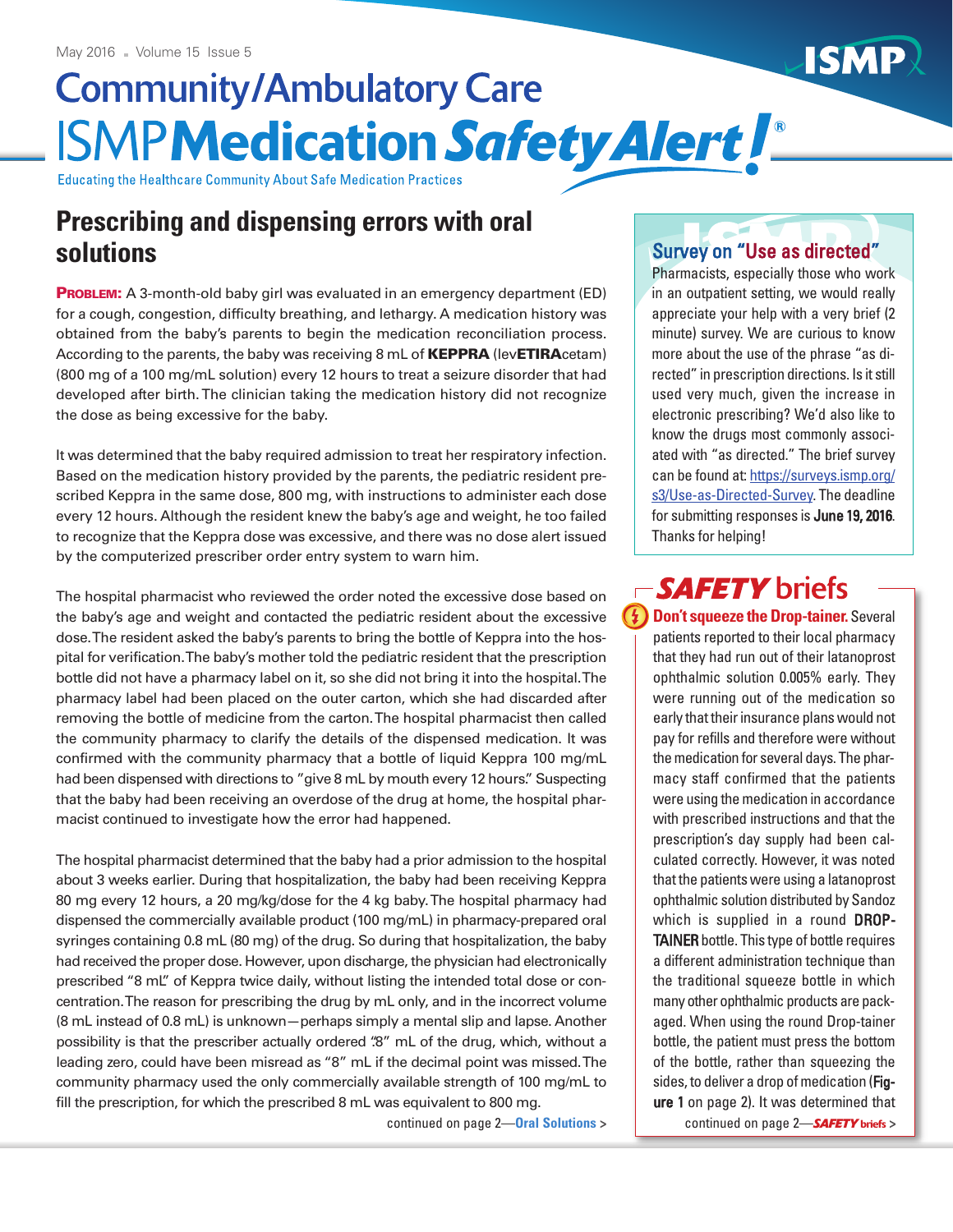#### **> Oral Solutions**—continued from page 1

When the community pharmacist received the prescription, he failed to recognize the significant dosing error. He did not verify the actual dose with the discharging physician, despite the volume-only dose of 8 mL, likely because the oral solution was commercially available in a single 100 mg/mL strength, which might have been included on the electronic prescription. It is not known if the retail pharmacistrecognized that the prescription was for a 4 kg baby. (The baby's previous prescription for Keppra 80 mg twice daily had been filled at a different pharmacy shortly after her birth.) A dose alert did not appear when the order was verified in the retail pharmacy system.Thus, the drug was dispensed as 800 mg twice daily, resulting in the baby receiving a 10-fold overdose at home for about 3 weeks prior to presentation in the ED.

Fortunately, the baby did not seem to have any significant clinical adverse effects upon evaluation of the overdose.The baby was eventually discharged after her respiratory infection resolved.This time, the baby's physician prescribed Keppra 100 mg (1 mL) by mouth twice daily upon discharge for maintenance of seizure control. The baby was seen in a follow-up visit several weeks later and was doing well clinically.

A number of errors reported to ISMP have been caused by practitioners prescribing a single-entity oral solution by volume rather than in metric units by weight. For example, in our April 2015 newsletter, we published a series of errors that had occurred with flecainide oral suspension—the dose was prescribed in volume, but the dispensed concentration was different than what the prescribers thought would be used. One error involved a 9-month-old infant whose parents were told to increase the dose of flecainide to 4 mL, assuming the concentration was 5 mg/mL as in the original prescription. But the parents refilled the prescription at another pharmacy, receiving the drug in a 20 mg/mL concentration. The infant received 80 mg/4 mL, a 4-fold overdose, resulting in wide complex tachycardia and QRS prolongation.

**SAFE PRACTICE RECOMMENDATIONS:** Community pharmacies and physician offices should put safeguards in place that will help prevent future medication errors of this type in the pediatric population. Potential safeguards and other strategies recommended by ISMP are provided below for consideration and implementation to avoid similar errors.

**Order doses by weight in metric units.** On prescriptions, express single-entity medication doses in metric weight (e.g., mg, mEq, mcg, units), not the volume alone (e.g., mL), even if an oral solution is available in a single strength. (Exceptions are with some combination oral liquid products in a single strength that can be safely expressed in volume alone, or powders that are not dosed by weight.) Including a metric weight dose improves safety because the volume could differ depending on the concentration of the medication.

**Include patient's weight in kg (or g) on prescriptions.**To improve dosing accuracy of weight-based medications in populations at high risk for dosing errors (e.g., patients weighing 50 kg or less), include the weight in kg (or g) on prescriptions. If there is no designated field for this information in the electronic prescribing application, include it in the notes/additional information field until vendors provide a designated field for weight. (Community pharmacists may miss information in non-designated, non-required fields with an electronic prescription.The current version of the National Council for Prescription Drug Program's [NCPDP] SCRIPT standard includes parameters for communicating patient weight, so vendors should include this functionality for both prescribers and pharmacists to better safeguard pediatric patients, and even adult patients given continued on page 3—**Oral Solutions >**

#### > SAFETY briefs cont'd from page 1

the patients in the cases above were squeezing the sides of the container which will cause variability in dosing.

During our research, we found that there are 2 versions of the Drop-tainer bottle currently on the market—one round and one oval. The round bottle, as mentioned above, requires the user to push the bottom of the bottle to dispense one drop. However, the oval bottle requires the user to squeeze the sides of the bottle to dispense a drop. We suspect that many pharmacists and patients are unaware of the unique administration technique required for use of the round Drop-tainer bottle, like the one containing latanoprost above.



**Figure 1.** To dispense one drop of mediation, patients must push the bottom of the round Droptainer bottle (left) and gently squeeze the sides of the oval Drop-tainer bottle (right).

Unfortunately, the current product labeling and prescribing information does not provide clear instructions for proper use of the "round" Drop-tainer bottle. A separate patient information leaflet that describes the proper use of the Drop-tainer bottles is available from the manufacturer for pharmacists to distribute to patients. These leaflets include instructions for the "round" and the "oval" versions of the Drop-tainer bottle. It is important for pharmacists to identify the ophthalmic products dispensed in Drop-tainer bottles, particularly the round versions, and ensure patients are educated on the proper administration technique. Hopefully in the near future, clear instructions for proper use will be included in the product labeling.

**Avoid abbreviations.** A long-term care pharmacy received an order for Vitamin D 50,000 units with the directions "1C PO QM." The patient was to receive one capcontinued on page 3—*SAFETY* **briefs >**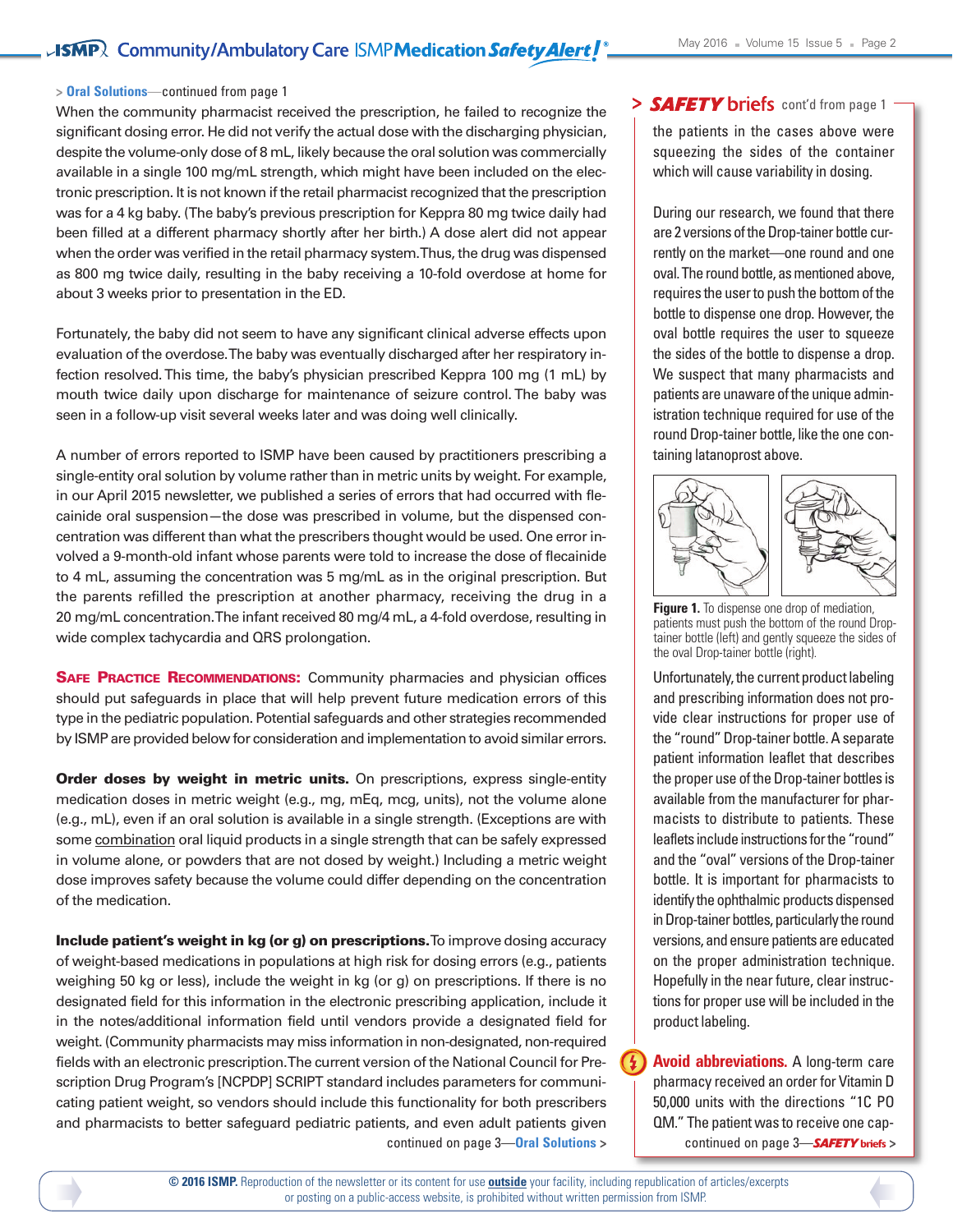#### **> Oral Solutions**—continued from page 2

the influx of newer, weight-based medications.) Including the patient's weight on prescriptions allows a pharmacist to confirm the ordered dose on the prescription for weight-based medications.

**Include the patient's age/date of birth on prescriptions.** For appropriate dosing and patient identification, include the patient's age/birthdate on outpatient prescriptions.

**Include weight-based and calculated doses.** For pediatric outpatient prescriptions, include the mg/kg or other dose expression (e.g., mcg/kg) used to calculate the dose, along with the total dose (e.g., 20 mg/kg/dose, 80 mg).

**Provide dosing alerts.** Enable or build alerts to warn both prescribers and pharmacists about unsafe doses, including weight-based doses, that could cause patient harm.Test the alert system periodically, and ensure that the dose alerts are enabled and not bypassed easily without documentation.

**Educate patients.** Review each prescribed medication and how to measure each dose with the patient/parent/caregiver. Require the patient/parent/caregiver to demonstrate proper dose measurement of all liquid medications for pediatric patients. Ask if the patient has previously taken the medication and at what dose. Remind parents to ask the pharmacist if any questions arise about dose measurement. Also remind patients and parents to keep the outer carton of prescription medications if it contains the pharmacy label so they can refer back to the instructions for use. Pharmacists need to do their best to label the container that holds the drug, not the carton alone.

### **Your Reports at Work**



New brand name for vortioxetine. The US Food and Drug Administration (FDA) announced earlier this month that it has approved a brand name change for the antidepressant BRINTELLIX (vortioxetine) to TRINTELLIX, to decrease the risk of prescribing and dispensing errors resulting from

name confusion with the anticoagulant **BRILINTA** (ticagrelor) (www.ismp.org/sc?id=1717).

We first reported a mix-up between these two drugs in our June 2014 newsletter. Brintellix was relatively new on the market (approved in September 2013), and it shared the same first three letters, as well as a few other letters, with Brilinta. Although the 2014 report was the first ISMP received about an actual error, an earlier report had been received from a practitioner who was concerned about the look-alike names. We included a reminder about potential name confusion in our February 2015 newsletter, and on July 30, 2015, the FDA issued a Drug Safety Communication about prescribing errors after reviewing 50 reports of name confusion since Brintellix was approved (www.ismp.org/sc?id=601). In ourAugust 2015 newsletter, we reported additional errors and called for a name change for the newer drug on the market, Brintellix.

Pharmacy staff who order and stock the medication should be aware that Trintellix will have a new National Drug Code (NDC) number. Drug information and electronic system vendors and administrators should start using the new brand name and NDC number once the company, Takeda, makes vortioxetine available as Trintellix, anticipated in June 2016. "Because of the lag time associated with manufacturing bottles with the new brand name, healthcare professionals and patients may continue to see bottles labeled with the brand name Brintellix during the transition period," FDA warned. Including the purpose with prescriptions for these medications is still recommended.

#### > SAFETY briefs cont'd from page 2

sule by mouth each month. However, the pharmacy inadvertently dispensed Vitamin D 50,000 units with directions to take a capsule daily. The error was caught by personnel in the long-term care facility prior to reaching the patient. In this case, amixup between monthly and daily occurred; however, it is also possible that the abbreviation "QM" could be interpreted as "every Monday." In this day and age of electronic prescribing, it is hard to believe that transmission of directions that include error-prone abbreviations is still possible. Transmission of clear, full-text directions should be the default in electronic systems. Of course, healthcare practitioners should stop using abbreviations such as "QD" and "QM" in all forms of communication. Instead, use theword "daily" and "monthly."

**Tacrolimus – tamsulosin mix-ups.** Beware of the potential for mix-ups between  $t$ amsulosin, an alpha<sub>1</sub> blocker used to treat benign prostatic hyperplasia, and the immunosuppressant tacrolimus. Recently it was discovered that a pharmacy inadvertently dispensed tamsulosin instead of tacrolimus. The omission of tacrolimus places the patient at high risk of organ rejection post-transplant. Including the purpose of the medication on the prescription and opening the bag at the point-of-sale can help catch this type of mix-up.

#### **To subscribe: www.ismp.org/sc?id=386**



**ISMP Medication** *Safety Alert!* **Community/Ambulatory Care**

INSTITUTE FOR SAFE MEDICATION PRACTICES (ISSN 1550-6290) © 2016 Institute for Safe Medication Practices (ISMP). Subscribers are granted permission to redistribute the newsletter or reproduce its contents within their practice site or facility only. Other reproduction, including posting on a public-access website, is prohibited without written permission from ISMP.This is a peer reviewed publication.

**Report medication and vaccine errors to ISMP:** Call 1-800-FAIL-SAF(E), or visit [www.ismp.org/](http://www.ismp.org/MERP) MERP or www.ismp.org/VERP. ISMP guarantees the confidentiality of information received and respects the reporters' wishes regarding the level of detail included in publications.

**Editors:** Michael J. Gaunt, PharmD; Michael Cohen, RPh, MS, ScD (hon), DPS (hon); Judy Smetzer, BSN, RN, FISMP; Ann Shastay, MSN, RN, AOCN. ISMP, 200 Lakeside Drive, Suite 200, Horsham, PA 19044. Email: ismpinfo@ismp.org;Tel: 215-947-7797; Fax: 215-914-1492.

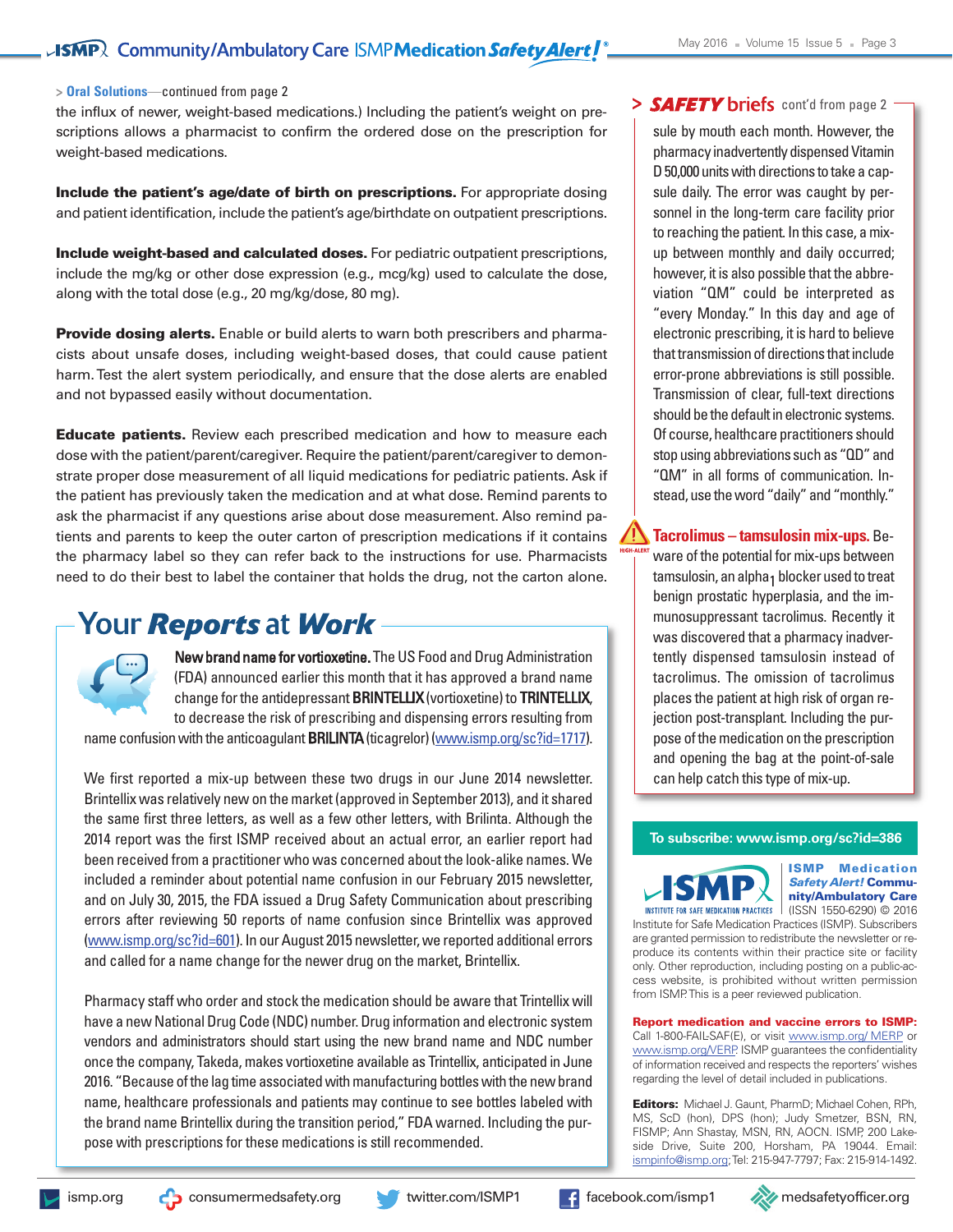# *ISMP* AmbulatoryCare **Action**Agenda January-April 2016

 $\sqrt{\text{SMP}}$  One of the most important ways to prevent medication errors is to learn about problems that have occurred in other organizations and to use that information to prevent similar problems at your practice site. To promote such a process, the following selected agenda items have been prepared for you and your staff to stimulate discussion and collaborative action to reduce the risk of medication errors. These agenda topics appeared in the ISMP Medication Safety Alert! Community/Ambulatory Care Edition between January 2016 and April 2016. Each item includes a brief description of the medication safety problem, recommendations to reduce the risk of errors, and the issue to locate additional information. The Action Agenda is also available for download in a Word format at: www.ismp.org/Newsletters/ambulatory/actionagenda.asp. To learn how to use the ISMP Ambulatory Care Action Agenda at your practice site, visit www.ismp.org/newsletters/ambulatory/How\_To\_Use\_AA.asp.

#### **Key: — ISMP high-alert medication**

| <b>Issue</b>                 | <b>Problem</b>                                                                                                                                                                                                                                                                                                                                                                                                                                                                                                                                                        | <b>Recommendation</b>                                                                                                                                                                                                                                                                                                                                                                                                                                                                            | <b>Organization Assessment</b>  | <b>Action Required/Assignment</b> | <b>Date</b><br><b>Completed</b> |  |  |  |
|------------------------------|-----------------------------------------------------------------------------------------------------------------------------------------------------------------------------------------------------------------------------------------------------------------------------------------------------------------------------------------------------------------------------------------------------------------------------------------------------------------------------------------------------------------------------------------------------------------------|--------------------------------------------------------------------------------------------------------------------------------------------------------------------------------------------------------------------------------------------------------------------------------------------------------------------------------------------------------------------------------------------------------------------------------------------------------------------------------------------------|---------------------------------|-----------------------------------|---------------------------------|--|--|--|
|                              | U-500 regular insulin pen (HUMULIN R U-500 KWIKPEN)                                                                                                                                                                                                                                                                                                                                                                                                                                                                                                                   |                                                                                                                                                                                                                                                                                                                                                                                                                                                                                                  |                                 |                                   |                                 |  |  |  |
| 01/16<br>$\Delta$            | No dedicated syringe is available to measure<br>doses of U-500 insulin from a vial. Patients and<br>clinicians administering U-500 insulin must use<br>a U-100 syringe or a tuberculin (TB) syringe,<br>both of which risk confusion and serious errors<br>when measuring doses. If using a U-100<br>syringe, the dose must be converted to the<br>markings of a U-100 syringe, or if using a TB<br>syringe, to the volume markings. Miscommuni-<br>cation of the actual insulin dose based on<br>U-100 syringe markings or volume has also led<br>to serious errors. | The US Food and Drug Administration (FDA)<br>has approved HumuLIN R U-500 KwikPen, a<br>prefilled pen device. The pen holds<br>1,500 units, and the dose can be set in 5 unit<br>increments. Consider using the U-500 pen,<br>which is now available, to eliminate dose<br>conversion problems. However, patients using<br>U-500 insulin from a vial may still communi-<br>cate their dose in U-100 syringe markings or<br>volume, so always verify the dose and<br>syringe/device used at home. |                                 |                                   |                                 |  |  |  |
|                              |                                                                                                                                                                                                                                                                                                                                                                                                                                                                                                                                                                       |                                                                                                                                                                                                                                                                                                                                                                                                                                                                                                  | Paregoric, not "opium tincture" |                                   |                                 |  |  |  |
| 02/16<br>$\triangle$         | Paregoric was recently reintroduced into the<br>market after being unavailable for several<br>years. However, the nomenclature "opium tinc-<br>ture, 2%" was mistakenly added by the manu-<br>facturer to the label along with "paregoric."<br>Paregoric is NOT "opium tincture." A dose of<br>5 mL of paregoric delivers 2 mg of morphine; a<br>dose of 5 mL of opium tincture (10 mg/mL)<br>delivers 50 mg of morphine.                                                                                                                                             | The manufacturer is in the process of relabel-<br>ing this product as paregoric 2 mg/5 mL<br>(0.4 mg/mL). For now, add labels to the bot-<br>tles so they are not confused with opium tinc-<br>ture.                                                                                                                                                                                                                                                                                             |                                 |                                   |                                 |  |  |  |
| <b>Ask about safety caps</b> |                                                                                                                                                                                                                                                                                                                                                                                                                                                                                                                                                                       |                                                                                                                                                                                                                                                                                                                                                                                                                                                                                                  |                                 |                                   |                                 |  |  |  |
| 04/16                        | Medication bottles with safety caps are<br>designed to protect children from accidental<br>ingestion, but, on occasion, can contribute to<br>patient harm. An elderly patient with multiple<br>myeloma suffered a spiral fracture of the<br>humerus while trying to remove the child-resis-<br>tant cap on her medication bottle. The act of<br>pushing down and twisting broke the weak-<br>ened bone and caused the fracture.                                                                                                                                       | Pharmacists should talk to patients to discuss<br>problems they may have accessing their med-<br>ications. If patients express difficulty, offer<br>them the choice of having their prescrip-<br>tions(s) dispensed in a bottle without a safety<br>cap. Make sure to periodically update this type<br>of information. Educate patients about the risk<br>of accidental poisoning of children and safe<br>medication storage (www.upandaway.org).                                                |                                 |                                   |                                 |  |  |  |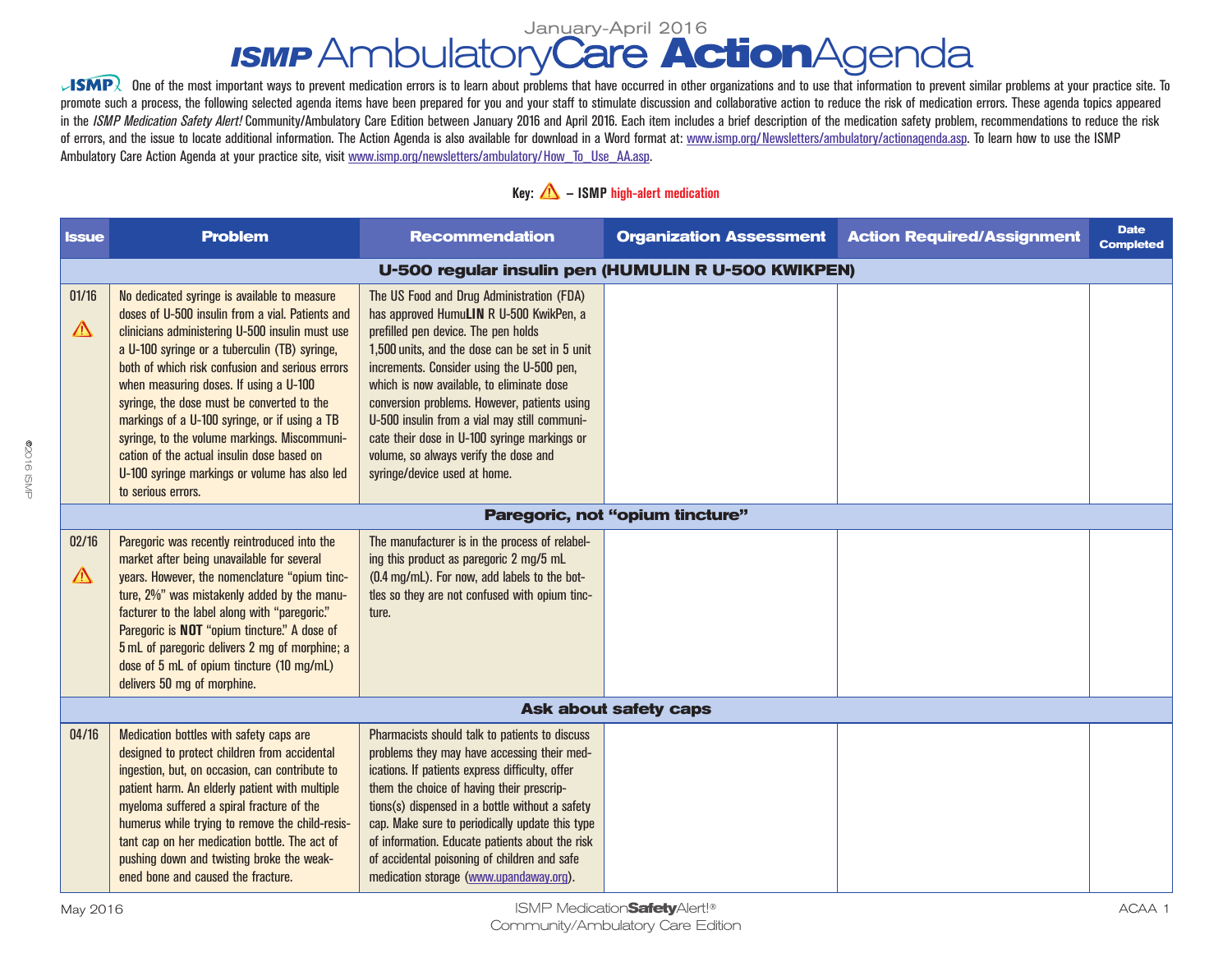#### January-April 2016 *ISMP* AmbulatoryCare **Action**Agenda

| <b>Issue</b> | <b>Problem</b>                                                                                                                                                                                                                                                                                                                                                                                                                                                                                                                                                                                        | <b>Recommendation</b>                                                                                                                                                                                                                                                                                                                                                                                                                                                                                                                                                                                                                                                                              | <b>Organization Assessment</b> | <b>Action Required/Assignment</b> | <b>Date</b><br><b>Completed</b> |  |  |  |
|--------------|-------------------------------------------------------------------------------------------------------------------------------------------------------------------------------------------------------------------------------------------------------------------------------------------------------------------------------------------------------------------------------------------------------------------------------------------------------------------------------------------------------------------------------------------------------------------------------------------------------|----------------------------------------------------------------------------------------------------------------------------------------------------------------------------------------------------------------------------------------------------------------------------------------------------------------------------------------------------------------------------------------------------------------------------------------------------------------------------------------------------------------------------------------------------------------------------------------------------------------------------------------------------------------------------------------------------|--------------------------------|-----------------------------------|---------------------------------|--|--|--|
|              | Errors with two-component vaccine MENVEO (meningococcal groups A/C/Y, W-135 diphtheria conjugate vaccine)                                                                                                                                                                                                                                                                                                                                                                                                                                                                                             |                                                                                                                                                                                                                                                                                                                                                                                                                                                                                                                                                                                                                                                                                                    |                                |                                   |                                 |  |  |  |
| 02/16        | Menveo is supplied in two vials, one containing<br>lyophilized powder and the other a liquid<br>component, which must be mixed together<br>prior to injection. A government analysis identi-<br>fied 390 reports involving more than 400<br>patients during the past 5 years where only<br>one component of the vaccine was adminis-<br>tered, usually the MenCYW-135 liquid compo-<br>nent. Several patients received only the MenA<br>lyophilized component, reconstituted with a<br>"generic" diluent. Errors are serious because<br>they leave people exposed to a potentially<br>deadly disease. | To prevent these errors, more is needed than<br>just staff education and carefully following<br>instructions-the only strategies suggested in<br>the government analysis. Manufacturers must<br>improve the labeling and packaging of 2-<br>component vaccines to distinguish each<br>container and connect the two so their<br>contents are administered together. Until then,<br>keep two-component vaccines together if<br>storage requirements do not differ. Clearly<br>distinguish each component if the manufac-<br>turer's label could mislead staff into believing<br>either is the vaccine itself. Require barcode<br>scanning of both components prior to mixing<br>and administration. |                                |                                   |                                 |  |  |  |
|              | Confusion among "Depo-" medications leads to wrong drug, route, or strength/volume errors                                                                                                                                                                                                                                                                                                                                                                                                                                                                                                             |                                                                                                                                                                                                                                                                                                                                                                                                                                                                                                                                                                                                                                                                                                    |                                |                                   |                                 |  |  |  |
| 03/16        | Several drugs are available with names that<br>begin with the prefix "Depo-." Misadmini-<br>stration of these drugs by the IV route and<br>confusing one Depo- medication with another<br>has been reported frequently. Recently,<br><b>DEPO-PROVERA</b> (medroxyPROGESTERone<br>acetate) and DEPO-MEDROL (methyl-<br><b>PREDNISolone acetate) were mixed up;</b><br>Depo-Medrol was administered IV instead of<br>IM; and the volume/strength of DEPO-<br><b>TESTOSTERONE</b> (testosterone cypionate)<br>vials was confused.                                                                        | Recommendations to prevent potentially<br>harmful mix-ups include: utilizing barcode<br>scanning prior to stocking and administering<br>these medications; limiting inventory to a<br>single strength and vial size of Depo-<br>Testosterone; utilizing auxiliary labels to<br>indicate the route of administration;<br>purchasing products in prefilled syringes to<br>differentiate look-alike products; and utilizing<br>tall man letters when expressing drug names.<br>See the FDA and ISMP List of Recommended<br>Tall Man Letters at: www.ismp.org/Tools/<br>tallmanletters.pdf.                                                                                                            |                                |                                   |                                 |  |  |  |
|              | Label characteristics of stock bottles contribute to errors                                                                                                                                                                                                                                                                                                                                                                                                                                                                                                                                           |                                                                                                                                                                                                                                                                                                                                                                                                                                                                                                                                                                                                                                                                                                    |                                |                                   |                                 |  |  |  |
| 01/16        | Various strengths of Apotex's ARIPiprazole are<br>packaged in bottles of similar size, shape,<br>color, and labeling. Of most concern is that the<br>tablet strengths are displayed at the far right<br>of the label and can be missed if the container<br>is turned slightly. In addition, the strength font<br>size is much smaller than the drug name font<br>size. As a result, a pharmacist picked up the<br>wrong bottle and nearly dispensed the wrong<br>strength of <b>ARIP</b> iprazole tablets.                                                                                            | When there's a choice of brands for specific<br>products, avoid labels that separate the<br>dose/strength from the product name. Use<br>DailyMed (https://dailymed.nlm.nih.gov/<br>dailymed/) to check container label appear-<br>ance. Use barcode scanning when selecting<br>products. Call attention to the strength by<br>drawing an arrow from the drug name<br>pointing to the strength. Face labels forward<br>when bottles are stored on a shelf.                                                                                                                                                                                                                                          |                                |                                   |                                 |  |  |  |

©2016 ISMP